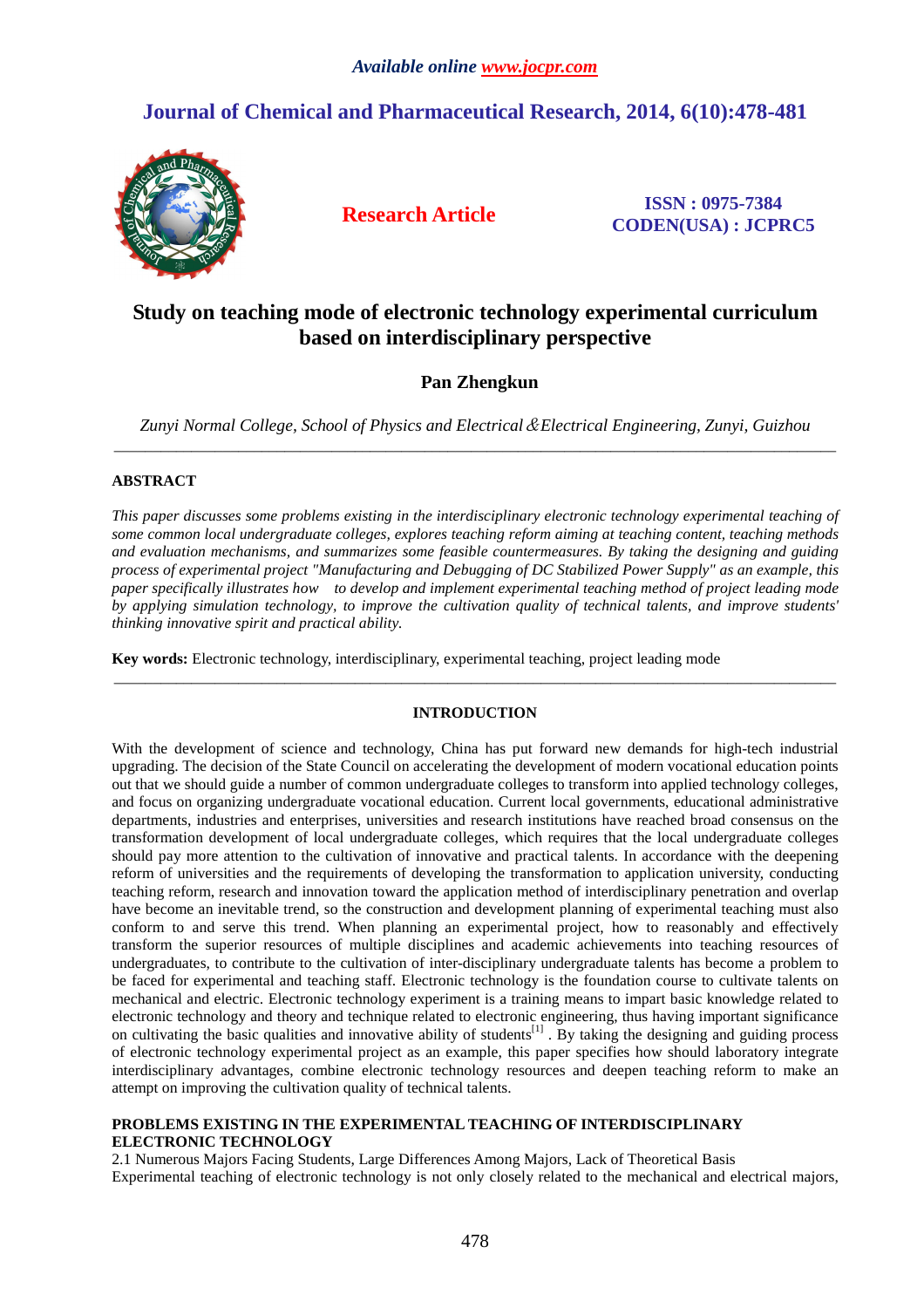but also plays an important role in improving the overall quality of students who do not major in electric. Electronic technology experimental teaching of common local undergraduate colleges not just includes all electrical majors, but also face many non-electrical majors, such as computer science and technology, applied chemistry, physical education, historic culture, life science, music, art, Chinese literature and so on. Even electric involving majors also have a slightly different professional basis, however, non-electrical majors have even greater differences, among which the school bases are not the same. Therefore, the same teaching methods are insignificant for the students of electric involving majors, but have obvious differences for the students of non-electrical majors. For the same teaching methods, some students of non-electrical majors collectively express that there are difficulties, which reduce the participation enthusiasm of some students for experimental curriculum[2].

*\_\_\_\_\_\_\_\_\_\_\_\_\_\_\_\_\_\_\_\_\_\_\_\_\_\_\_\_\_\_\_\_\_\_\_\_\_\_\_\_\_\_\_\_\_\_\_\_\_\_\_\_\_\_\_\_\_\_\_\_\_\_\_\_\_\_\_\_\_\_\_\_\_\_\_\_\_\_*

Some students of non-electrical majors, at the beginning of electronic technology curriculum, lack relevant theoretical basis, and cannot fully understand the principles of electronic technology experimental projects, increasing the difficulty of completing the experimental project. Especially for students of non-electric majors, their courses of electric type are reduced, and theoretical chapters related to experiment almost have no explanation, which greatly affects the process of electronic technology experiment. What's more, process of electronic technology experiment cannot be explained in the first few theory introductory lessons.

## 2.2 Experimental Teaching Process Lacks Differentiated Education Mode

The purpose of electronic technology experiment is to establish students' engineering quality foundation and cultivate students' innovation ability. For the students of same electric majors, there are also differences in their ability and their self-learning enthusiasm, but the teaching mode of current electronic technology experiment is limited to a few basic items, such as single-stage common-emitter amplifier, emitter follower , differential amplifier, negative feedback amplifier circuit, integral and differential circuit, basic operational amplifier, power amplifier and some other regular projects, to meet the basic teaching of a majority of students. A small number of students with ability do not have more choices, limiting the cultivation of innovative talents.

#### 2.3 Backward Experimental Evaluation Mode

In the current experimental teaching evaluation of electronic technology, teachers mainly apply the mode of checking experimental circuit, experimental works and lab reports, and of course attendance record also occupies a certain proportion. However, there is a serious shortcoming of this evaluation mode. Due to higher number of people conducting experiments, teachers cannot take the specific circumstances of each student's experiment into account, leading to the frequent occurrence of students working for each other. In addition, the early failure of electronic components as well as the occurrence of some causal factors cause differences in the function of experimental work, resulting in students' query on the fairness and objectivity of scoring for the experimental process

# **REFORM OF INTERDISCIPLINARY ELECTRONIC TECHNOLOGY EXPERIMENTAL TEACHING MODE**

To solve the problems found in the earlier stage of the experimental teaching reform of electronic technology , a series of targeted methods are applied. For too many students in the experiment and the complicated situation, reform of teaching content is carried out, improved and innovative experimental projects are introduced into the curriculum system of electric involving training and the training classes of electric involving majors are increased. For students of non-electrical majors, the training content mainly focuses on basic or even science-type projects, and the training time is controlled within 20 hours on the premise of guaranteeing the basic practical teaching tasks. And this is consistent with the training objective of the two categories of students, and also ensures the teaching time of large-scale training.

## 3.1 Simulation Technology

Simulation technology is to solve problems of relevant theoretical basis, and to make teaching content fuller and more vivid. Modern technology and advanced teaching and experimental methods are applied, information education technology and network resources are fully applied, computer-aided experimental teaching software and multimedia experimental teaching courseware are used, experimental techniques like virtual simulation are promoted to application, experimental time and space are expanded, and a virtual platform is introduced as preview assistance at the earlier stage of experiment. EWB is introduced as simulation platform, simulation software and tutorials to create a virtual circuit are copied to the students receiving training before the experiment. Through the earlier stage of simulation process, students can better understand the principles and the matters needing attention of training projects, which greatly reduces the component losses in the training process, but also improves students' interest in learning and self-learning ability<sup>[3]</sup>.

#### 3.2 Project leading Mod*e*

The curriculum applies the teaching method of "Project Leading Mode" which breaks the past traditional teaching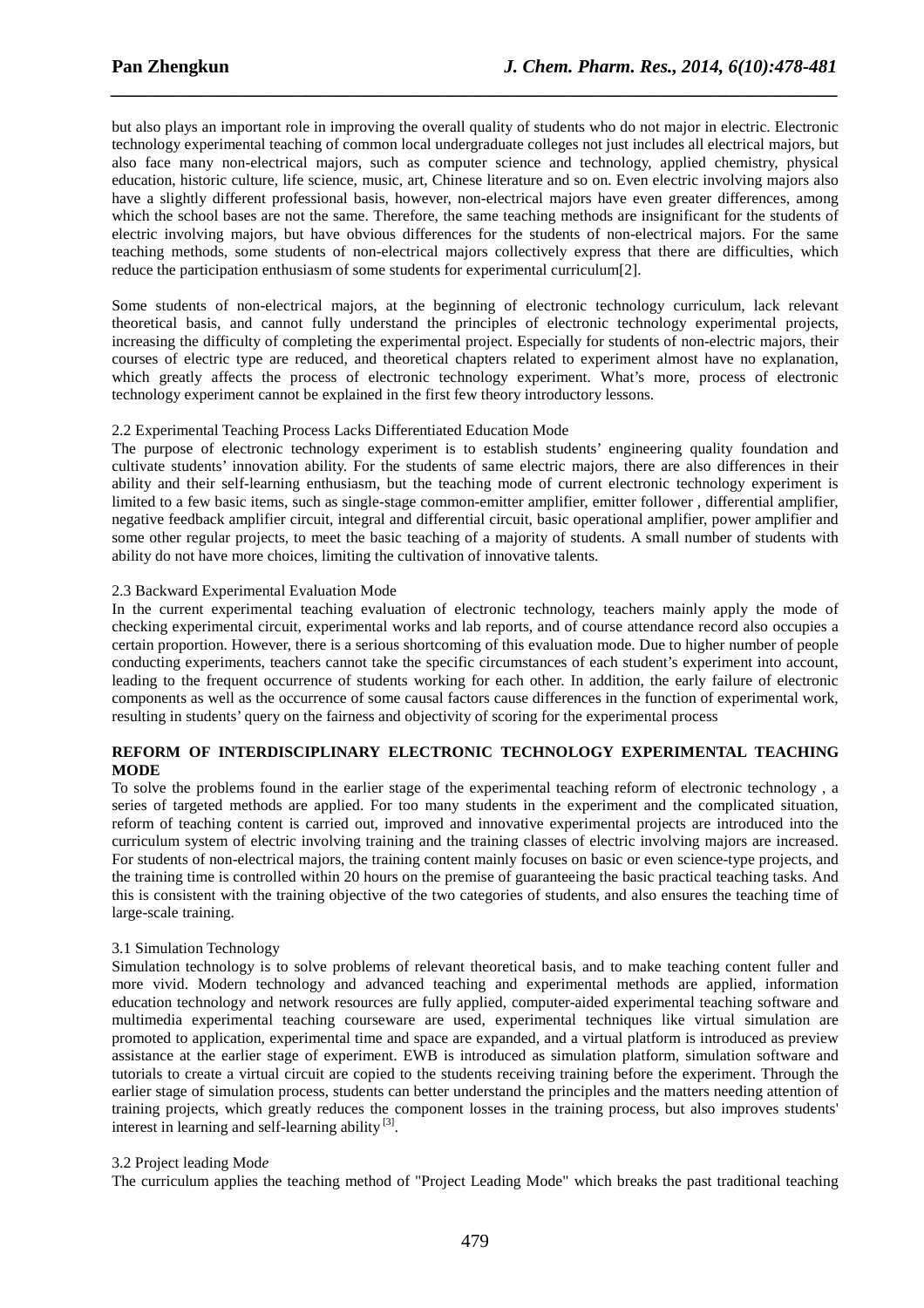mode. In the implementation of project leading mode, the design of teaching process cannot just focus on knowledge, but conduct project planning and management by combining the characteristics of students<sup>[4]</sup>. The entire process of teaching is to have students completing specific project tasks as teaching center, to make teaching target more clear-cut, to train the students' divergent thinking, to help attract students to actively participate in the design exploration, and to have a wider range of topics. Students can propose the ideas and programs to complete the project under the leading of the motivation to complete project tasks and through the analysis and discussion on project tasks. And students can collaborate with each other, conduct exploration and complete the project under the guidance of teachers. Thus, students are given more responsibility in the learning process, prompting them to focus on their success of study and work. In the exploring process of solutions to problems, students' ability to work and ability to solve practical difficulties are improved.

*\_\_\_\_\_\_\_\_\_\_\_\_\_\_\_\_\_\_\_\_\_\_\_\_\_\_\_\_\_\_\_\_\_\_\_\_\_\_\_\_\_\_\_\_\_\_\_\_\_\_\_\_\_\_\_\_\_\_\_\_\_\_\_\_\_\_\_\_\_\_\_\_\_\_\_\_\_\_*

## **TEACHING CASE**

4.1 Manufacturing and Debugging of DC Stabilized Power Supply

The basic task of DC stabilized power supply is to transform the power grid AC voltage into the stable DC supply voltage required by electronic equipment. DC stabilized power supply is widely applied in electronic products, and the design of the project can be close to the students life. The DC stabilized power supply products debugged can be given to students as prizes, to stimulate their interest and desire for knowledge [5].



**Fig. 1 Adjustable DC Stabilized Power Supply** 

First phase, in order to complete project tasks, students must learn to see DC stabilized power supply circuit diagram shown in Figure 1, grasp the basic concepts of current and voltage, master the features and basic applications of some common components like resistors, capacitors, inductors, transistors, three-terminal regulator module (LM317) and so on, skillfully use welding technology, and use common instruments <sup>[6]</sup>. Teachers and students together complete the testing and evaluation of task, and analyze and manage the problems arising. Second phase, to draw a block diagram through task analysis and student data, and design the following electronic circuit according to the technical specifications and requirements of the DC stabilized power supply: transformer T is used to isolate 220V AC and lower it to low voltage, followed by bridge rectifier circuit combined by four diodes, the one-way electrical conductivity of diode is used to transform low-voltage alternating current into unidirectional pulsating DC, and then the features that the voltage of the two sides of capacitor C1 cannot change abruptly, block DC and run AC are used to filter AC components in unidirectional pulsating DC, and finally three-terminal regulator module (LM317) is used to stabilize the output voltage variation caused by power grid voltage fluctuations and load variations. Third phase, EWB simulation platform is used to conduct simulation experiments for DC stabilized power supply circuit, and the experiments are simulation testing experiment of transformer voltage lowering, simulation testing experiment of full-wave bridge rectifier circuit, simulation testing experiment of capacitor filter circuit, and simulation testing experiment of adjustable voltage regulator circuit respectively. Through the earlier stage of simulation process, students can better understand the principles and matters needing attention of training projects, which greatly reduces the component losses in the training process, but also improves students' interest in learning and self-learning ability. Fourth phrase, making PCB board by hands, and install adjustable DC stabilized power supply. Fifth phrase, debugging adjustable DC stabilized power supply, and excluding the failure of adjustable DC stabilized power supply.

## 4.2 Experimental Evaluation

This case can complete the teaching task perfectly, and the teaching effects are good. Applying experimental teaching method of project leading mode can firstly let the students' interest and motivation be significantly improved, and students can conduct learning while practicing in the task completing process to play their initiative; secondly, to enhance students' subject consciousness, and their comprehensive application ability and creativity get a very good development, and also conduct self-exploration.